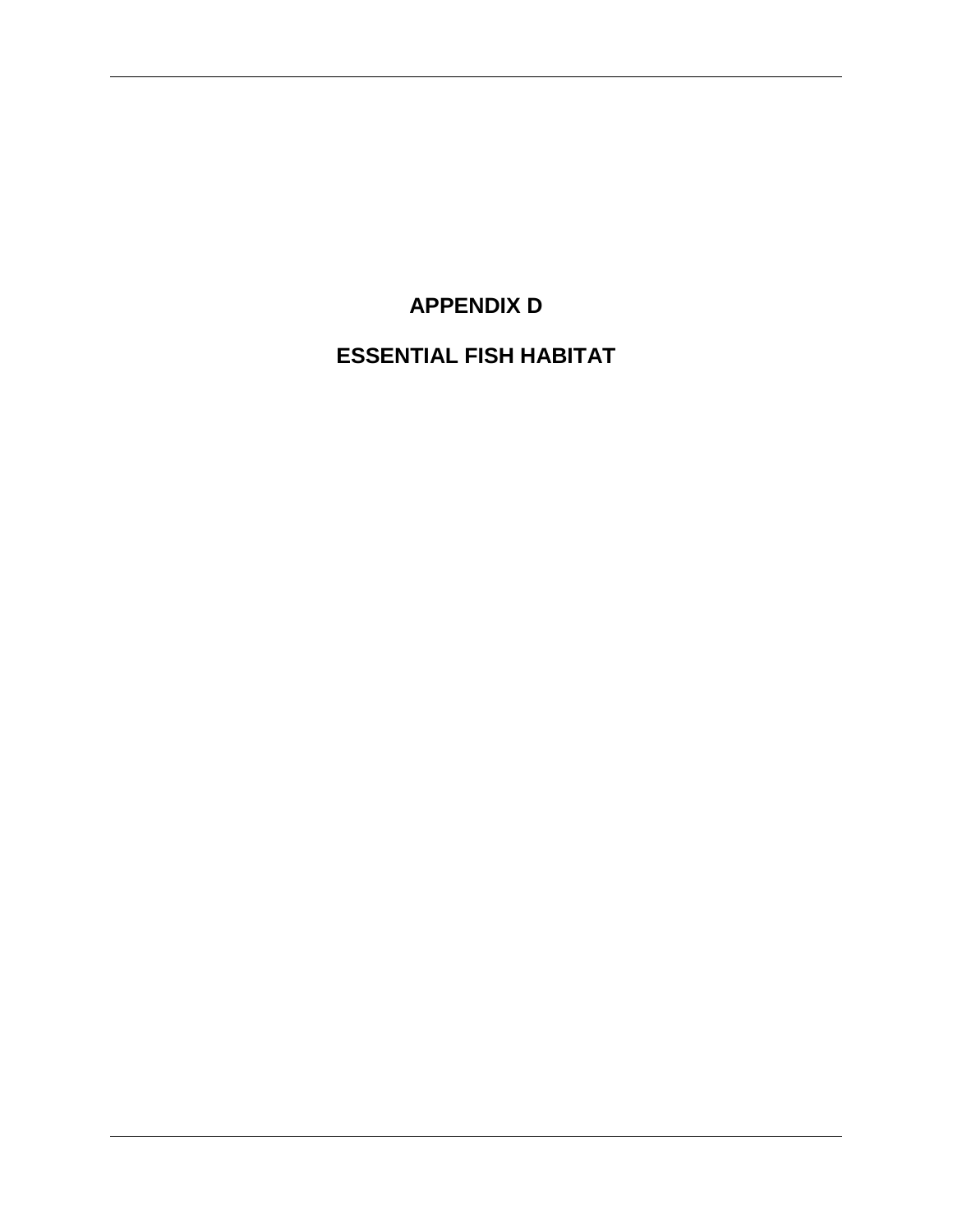## **ESSENTIAL FISH HABITAT CONSULTATION**

**Action Agency:** Washington State Ferries (WSF) **Project Name:** WSF Capital, Repair, and Maintenance Projects

### **Essential Fish Habitat Background**

The Magnuson-Stevens Fishery Conservation and Management Act (MSFCMA), as amended by the Sustainable Fisheries Act of 1996 (Public Law 94-265), requires federal agencies to consult with National Marine Fisheries Service (NMFS) on activities that may adversely affect Essential Fish Habitat (EFH).

The objective of this EFH assessment is to determine whether or not the projects described in this Biological Assessment Reference (BAR) may adversely affect designated EFH for relevant federally managed commercial fisheries species within the proposed action area. This assessment describes Minimization Measures associated with the activities in this BAR used to avoid, minimize, or otherwise offset potential adverse effects to designated EFH resulting from the activities described in Chapter 2 of the BAR (Construction Methods).

### **Description of the Proposed Action**

This consultation covers capital, repair, and maintenance projects proposed by WSF. All WSF terminals are within Pacific groundfish, coastal pelagic, and Pacific salmon EFH. Coastal pelagic fish are primarily associated with the open-ocean and coastal areas, and are not likely to occur near WSF terminals. WSF has found that the construction methods are similar for many types of projects and has described these methods in Chapter 2 of the BAR.

Species of fish with designated EFH are listed in Table D-1.

| <b>Species</b>            | <b>Adult</b> | Spawning/<br><b>Mating</b> | <b>Juvenile</b> | Larvae | Eggs/<br><b>Parturition</b> |  |
|---------------------------|--------------|----------------------------|-----------------|--------|-----------------------------|--|
| <b>Groundfish Species</b> |              |                            |                 |        |                             |  |
| Arrowtooth flounder       |              |                            |                 |        |                             |  |
| Big skate                 |              |                            |                 |        |                             |  |
| <b>Black rockfish</b>     |              |                            |                 |        |                             |  |
| Bocaccio                  |              |                            |                 | ⋏      |                             |  |
| Brown rockfish            |              |                            |                 |        |                             |  |

**Table D-1 Species of Fishes and Life-History Stages with Designated EFH in Puget Sound**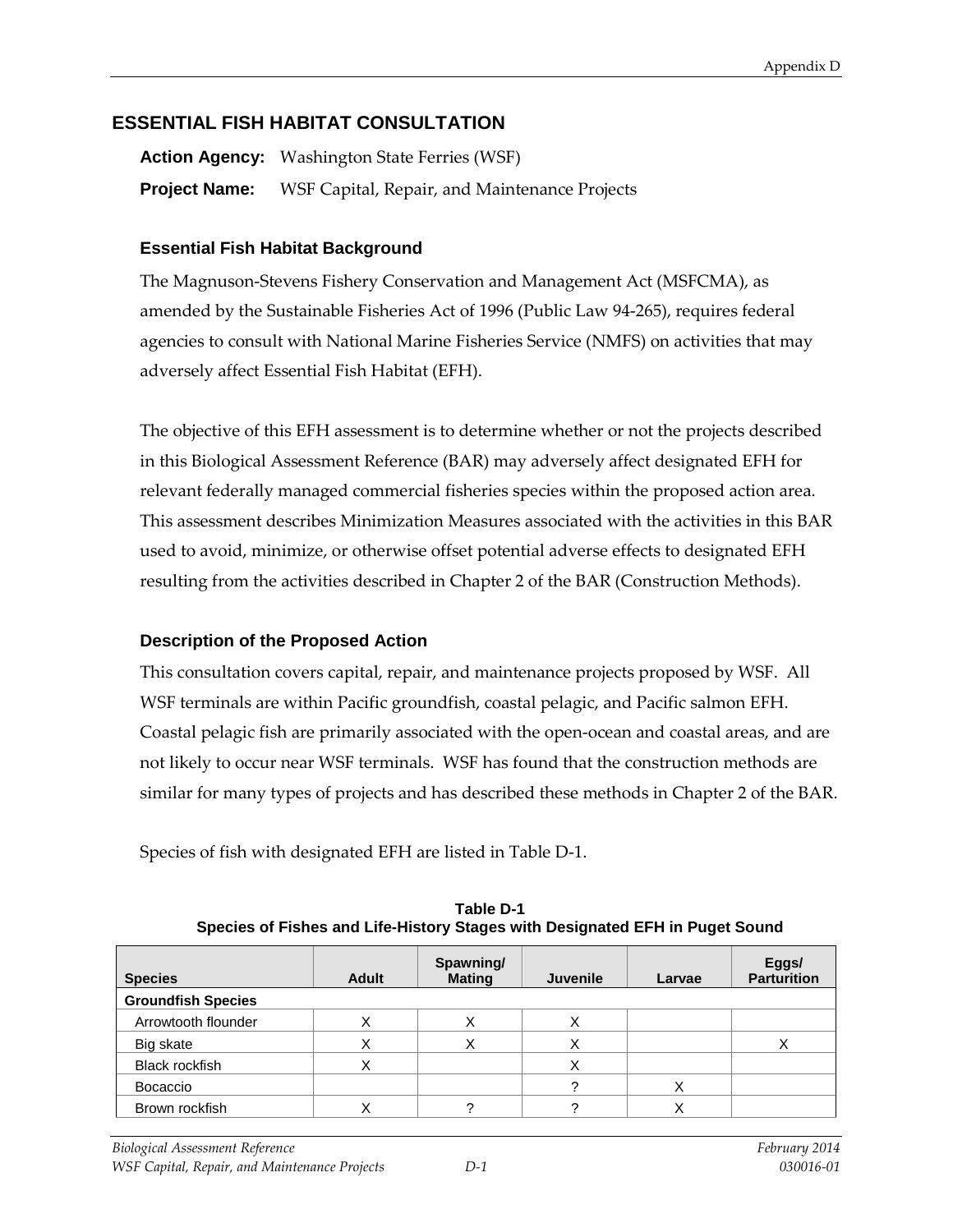| <b>Species</b>                | <b>Adult</b>             | Spawning/<br><b>Mating</b> | Juvenile                 | Larvae                   | Eggs/<br><b>Parturition</b> |
|-------------------------------|--------------------------|----------------------------|--------------------------|--------------------------|-----------------------------|
| <b>Butter</b> sole            | X                        | X                          | Χ                        |                          |                             |
| Cabezon                       | Χ                        | X                          | $\sf X$                  | ?                        | X                           |
| California skate              | Χ                        |                            |                          |                          |                             |
| Canary rockfish               | $\overline{\mathcal{C}}$ | $\overline{?}$             | X                        |                          |                             |
| China rockfish                | X                        |                            | X                        |                          |                             |
| Copper rockfish               | $\sf X$                  |                            | X                        | $\overline{\phantom{a}}$ |                             |
| Curlfin sole                  | Χ                        |                            |                          |                          |                             |
| Darkblotched rockfish         | Χ                        |                            | Χ                        |                          |                             |
| Dover sole                    | $\mathsf X$              | X                          | $\sf X$                  |                          |                             |
| English sole                  | X                        | X                          | X                        | $\sf X$                  | $\mathsf X$                 |
| Flathead sole                 | Χ                        | Χ                          | Χ                        |                          |                             |
| Greenstriped rockfish         |                          |                            |                          |                          |                             |
| Kelp greenling                | $\mathsf X$              | Χ                          | Χ                        | Χ                        | X                           |
| Lingcod                       |                          |                            | X                        | $\sf X$                  |                             |
| Pacific cod                   | X                        | Χ                          | $\sf X$                  | X                        | X                           |
| Pacific Ocean perch           | X                        |                            | X                        |                          |                             |
| Pacific sanddab               |                          |                            |                          | X                        | X                           |
| Pacific whiting (Hake)        |                          |                            | Χ                        |                          |                             |
| Petrale sole                  | X                        |                            | Χ                        |                          |                             |
| Quillback rockfish            | $\sf X$                  |                            | X                        | $\tilde{?}$              |                             |
| Ratfish                       | Χ                        |                            |                          |                          |                             |
| Redbanded rockfish            | Χ                        |                            |                          |                          |                             |
| Redstripe rockfish            | $\overline{\phantom{a}}$ |                            |                          |                          |                             |
| Rex sole                      | Χ                        |                            |                          |                          | ?                           |
| Rock sole                     | Χ                        | Χ                          | X                        |                          |                             |
| Rosethorn rockfish            | Χ                        |                            | X                        |                          |                             |
| Rosy rockfish                 | $\overline{?}$           |                            |                          |                          |                             |
| Rougheye rockfish             | Χ                        |                            | $\overline{\phantom{a}}$ |                          |                             |
| Sablefish                     |                          |                            | X                        |                          |                             |
| Sand sole                     | X                        | X                          | X                        |                          |                             |
| Sharpchin rockfish            | X                        |                            | ?                        |                          |                             |
| Shortspine thornyhead         | X                        |                            | Χ                        |                          |                             |
| Spiny dogfish                 | Χ                        |                            | X                        |                          | X                           |
| Splitnose rockfish            | Χ                        |                            | $\mathsf X$              |                          |                             |
| Starry flounder               | $\mathsf X$              | X                          | X                        | X                        | X                           |
| Stripetail rockfish           | Χ                        |                            |                          |                          |                             |
| Tiger rockfish                | Χ                        |                            | X                        |                          |                             |
| Vermilion rockfish            | Χ                        | $\tilde{?}$                | $\mathsf X$              |                          |                             |
| Yelloweye rockfish            | X                        |                            |                          |                          |                             |
| <b>Pacific Salmon Species</b> |                          |                            |                          |                          |                             |
| Chinook salmon                | X                        |                            | Χ                        |                          |                             |
| Coho salmon                   | $\mathsf X$              |                            | Χ                        |                          |                             |
| Puget Sound pink salmon       | Χ                        |                            | Χ                        |                          |                             |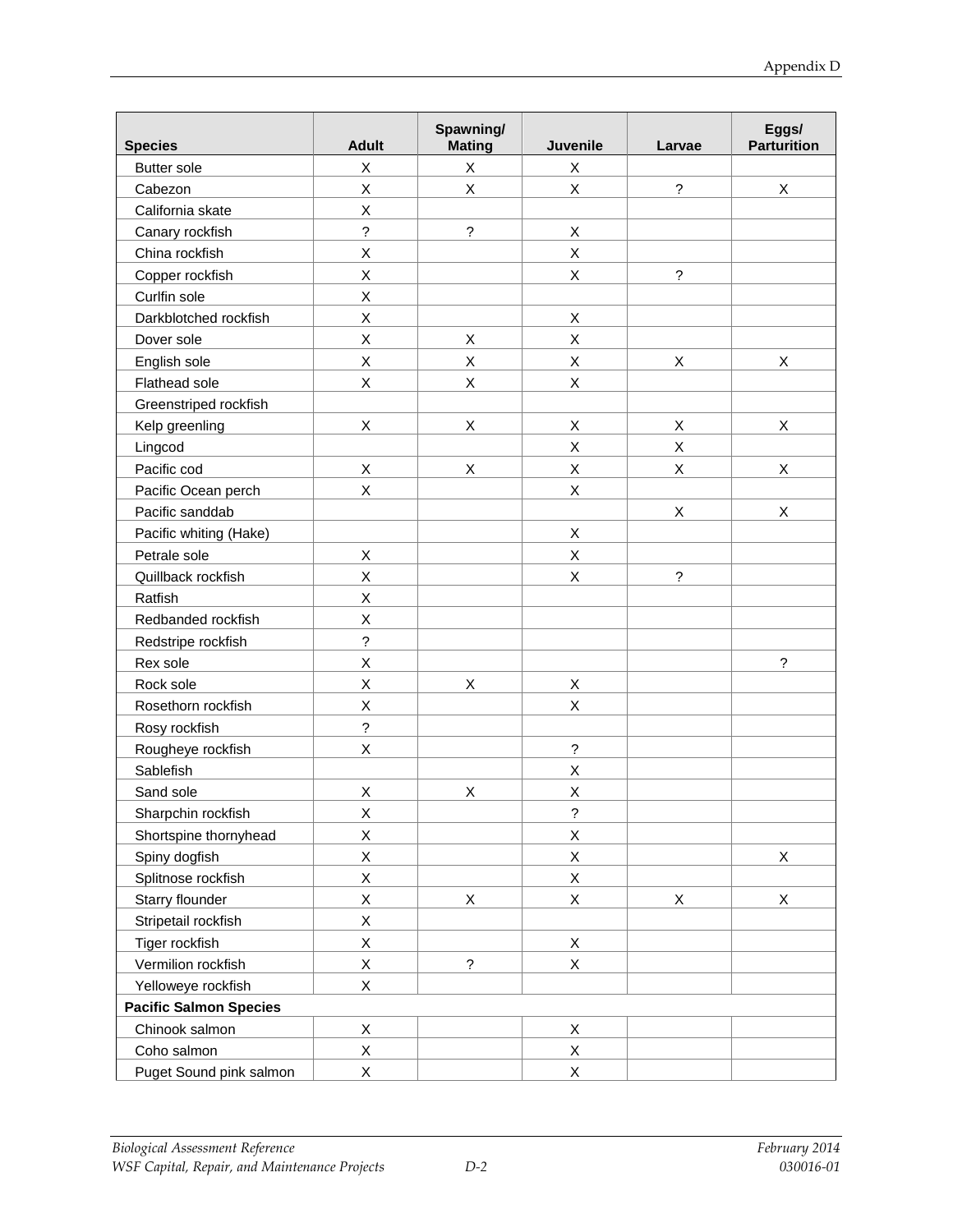| <b>Species</b>                 | <b>Adult</b> | Spawning/<br><b>Mating</b> | <b>Juvenile</b> | Larvae | Eggs/<br><b>Parturition</b> |  |
|--------------------------------|--------------|----------------------------|-----------------|--------|-----------------------------|--|
| <b>Coastal Pelagic Species</b> |              |                            |                 |        |                             |  |
| Northern anchovy               |              | ◡                          |                 | Χ      |                             |  |
| Pacific sardine                |              |                            |                 |        |                             |  |
| Pacific mackerel               |              |                            |                 |        |                             |  |
| Market squid                   |              |                            |                 |        |                             |  |
| Northern anchovy               |              |                            |                 |        |                             |  |

**Notes:**

? = uncertain, but attribute may apply to life stage

Table from NMFS website, [http://www.nwr.noaa.gov/Groundfish-Halibut/Groundfish-Fishery-Management/Groundfish-](http://www.nwr.noaa.gov/Groundfish-Halibut/Groundfish-Fishery-Management/Groundfish-EFH/Index.cfm)[EFH/Index.cfm](http://www.nwr.noaa.gov/Groundfish-Halibut/Groundfish-Fishery-Management/Groundfish-EFH/Index.cfm)

#### **Potential Adverse Effects of Proposed Project**

Specific adverse effects depend on the nature of the work being done. The majority of environmental effects of WSF projects are temporary, such as noise and turbidity. Permanent effects to habitat may occur as a result of installing in-water and over-water structures. A discussion of typical project effects is included in Chapter 3 of the BAR. Table D-2 lists potential effects to EFH and Minimization Measures proposed to offset the effects of those activities on EFH.

|                       | <b>Associated Effects</b> |                  |                                          |                                          |                                  |  |
|-----------------------|---------------------------|------------------|------------------------------------------|------------------------------------------|----------------------------------|--|
| <b>Type of Work</b>   | <b>Noise</b>              | <b>Turbidity</b> | Change in Over-<br><b>Water Coverage</b> | <b>Other Potential</b><br><b>Effects</b> | <b>Minimization</b><br>Measures* |  |
| Pile removal          |                           |                  |                                          | Water quality                            |                                  |  |
|                       | X                         | X                | X                                        | (resuspended                             | A, B, C                          |  |
|                       |                           |                  |                                          | contaminants)                            |                                  |  |
| Pile repair           |                           | X                | X                                        |                                          | A, B, C                          |  |
| Pile installation     | X                         | X                | X                                        | Water quality                            | A, B, D                          |  |
|                       |                           |                  |                                          | (turbidity)                              |                                  |  |
| Rock anchors and      |                           |                  |                                          | Water quality                            |                                  |  |
| Cast-in-place         | X                         | X                |                                          | (elevated pH)                            | A, B, D                          |  |
| concrete              |                           |                  |                                          |                                          |                                  |  |
| New or replacement    |                           |                  |                                          |                                          |                                  |  |
| structures (and       | X<br>X                    |                  |                                          | A, B, D, E                               |                                  |  |
| associated            |                           |                  |                                          |                                          |                                  |  |
| temporary structures) |                           |                  |                                          |                                          |                                  |  |
| Dredging              |                           |                  |                                          | Water quality                            |                                  |  |
|                       | X                         | X                |                                          | (resuspended                             | A, B                             |  |
|                       |                           |                  |                                          | contaminants)                            |                                  |  |

**Table D-2 Affected EFH by Project Element and Proposed Minimization Measures**

**Note:**

\* Letters correspond to general categories of Minimization Measures in the sections below.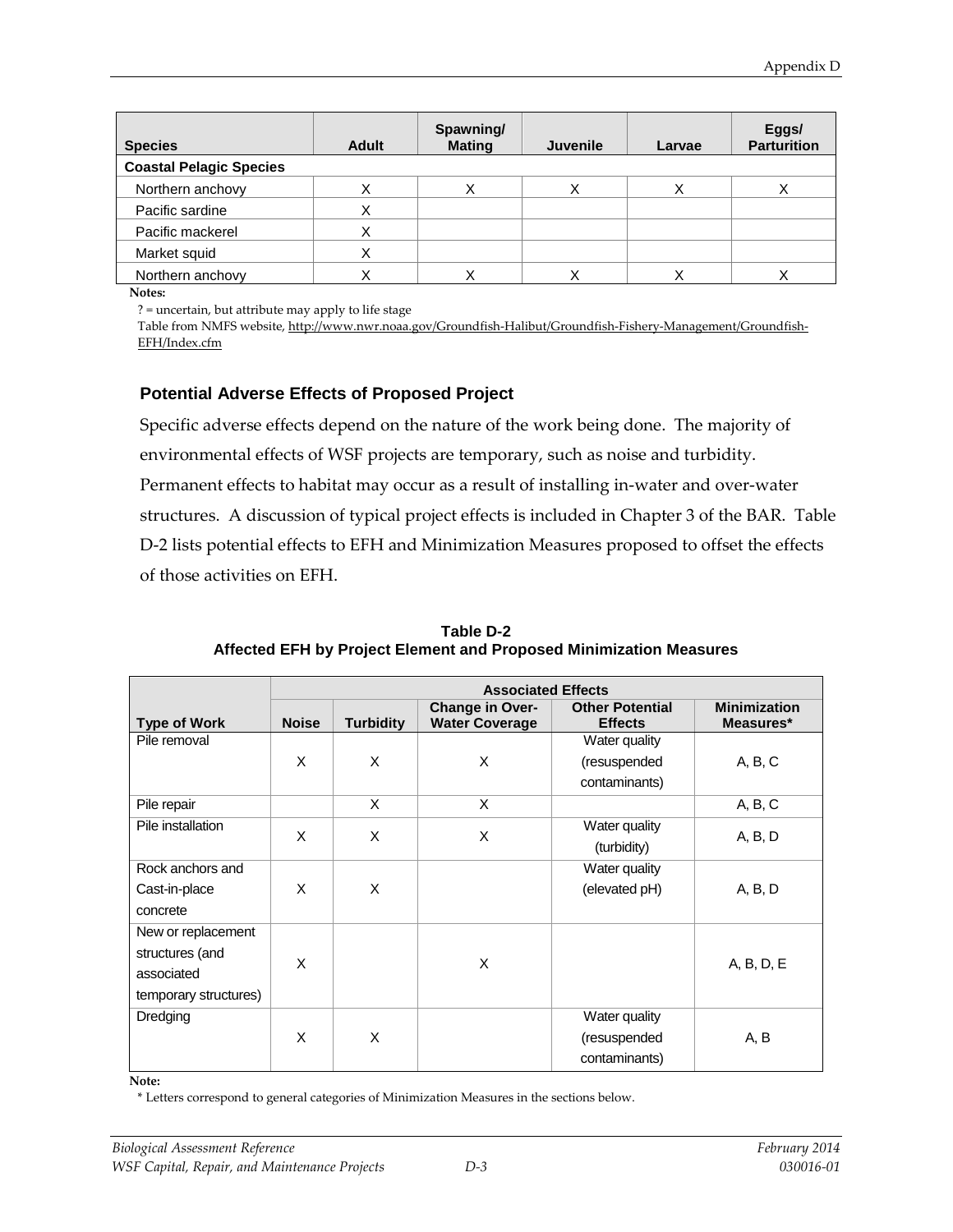## *A. General Minimization Measures to Protect Water Quality*

- All WSF construction is performed in accordance with the current WSDOT Standard Specifications for Road, Bridge, and Municipal Construction. Special Provisions contained in preservation and repair contracts are used in conjunction with, and supersede, any conflicting provisions of the Standard Specifications.
- WSF must adhere to the measures outlined in the Implementing Agreement (IA) with the Washington State Department of Ecology (Ecology)/Washington State Department of Transportation (WSDOT) Memorandum of Agreement (MOA) dated February 13, 1998 (to be superseded by any agreement than is more current that the 1998 IA)
- The contractor shall be responsible for the preparation of a Spill Prevention, Control, and Countermeasures (SPCC) plan to be used for the duration of the project. The plan shall be submitted to the Project Engineer prior to the commencement of any construction activities. A copy of the plan with any updates will be maintained at the work site by the contractor.
	- The SPCC plan shall be consistent with the Ecology/WSDOT IA, identify construction planning elements, and recognize potential spill sources at the site. The SPCC shall outline best management practices and responsive actions in the event of a spill or release, and identify notification and reporting procedures. The SPCC shall also outline contractor management elements such as personnel responsibilities, project site security, site inspections, and training.
	- The SPCC will outline what measures shall be taken by the contractor to prevent the release or spread of hazardous materials, either found on site and encountered during construction but not identified in contract documents, or any hazardous materials that the contractor stores, uses, or generates on the construction site during construction activities. These items include, but are not limited to, gasoline, oils, and chemicals. Hazardous materials are defined in RCW 70.105.010 under "hazardous substance."
	- The contractor shall maintain, at the job site, the applicable spill response equipment and material designated in the SPCC plan.
- No petroleum products, fresh cement, lime, concrete, chemicals, or other toxic or deleterious materials shall be allowed to enter surface waters.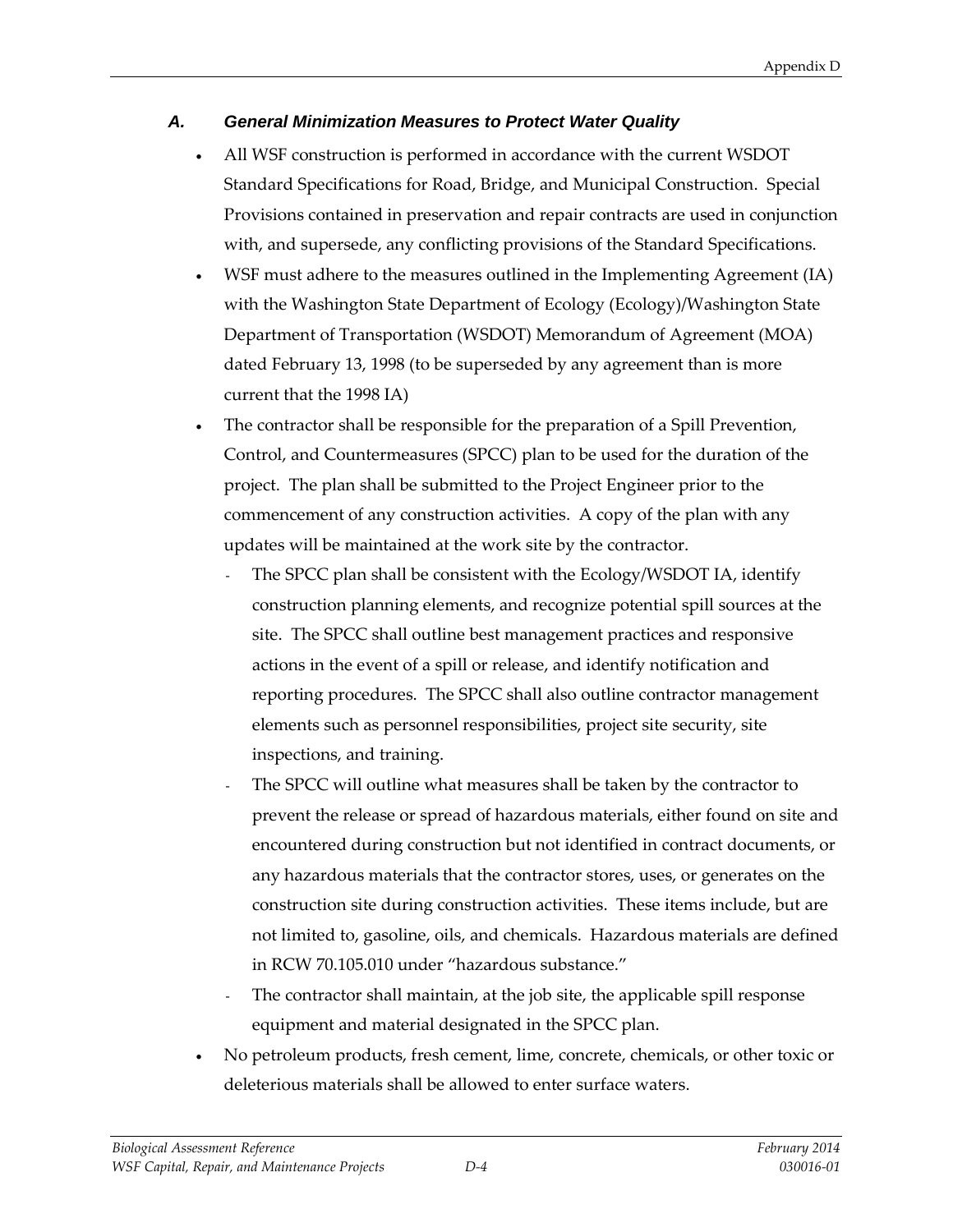- WSF will comply with water quality restrictions imposed by Ecology (Chapter 173-201A WAC), which specify a mixing zone beyond which water quality standards cannot be exceeded. Compliance with Ecology's standards is intended to ensure that fish and aquatic life are being protected to the extent feasible and practicable.
- Wash water resulting from washdown of equipment or work areas shall be contained for proper disposal, and shall not be discharged into state waters unless authorized through a state discharge permit.
- Equipment that enters the surface water shall be maintained to prevent any visible sheen from petroleum products appearing on the water.
- There shall be no discharge of oil, fuels, or chemicals to surface waters, or onto land where there is a potential for reentry into surface waters.
- No cleaning solvents or chemicals used for tools or equipment cleaning shall be discharged to ground or surface waters.
- The contractor shall regularly check fuel hoses, oil drums, oil or fuel transfer valves, fittings, etc. for leaks, and shall maintain and store materials properly to prevent spills.

### *B. General Minimization Measures to Protect Habitat*

- The contractor will be advised that eelgrass beds are protected under local, state and federal law. When work will occur near eelgrass beds, WSF will provide plan sheets showing eelgrass boundaries to the contractor. The contractor shall exercise extreme caution when working in the area indicated on the plans as "Eelgrass Beds." The contractor shall adhere to the following restrictions during the life of the contract. The contractor shall not:
	- Place derrick spuds or anchors in the area designated as "Eelgrass."
	- Shade the eelgrass beds for a period of time greater than 3 consecutive days during the growing season (generally March through September).
	- Allow debris or any type of fuel, solvent, or lubricant in the water.
	- Perform activities that could cause significant levels of sediment to contaminate the eelgrass beds.
	- Conduct activities that may cause scouring of sediments within the eelgrass beds or other types of sediment transfer out of or into the eelgrass beds.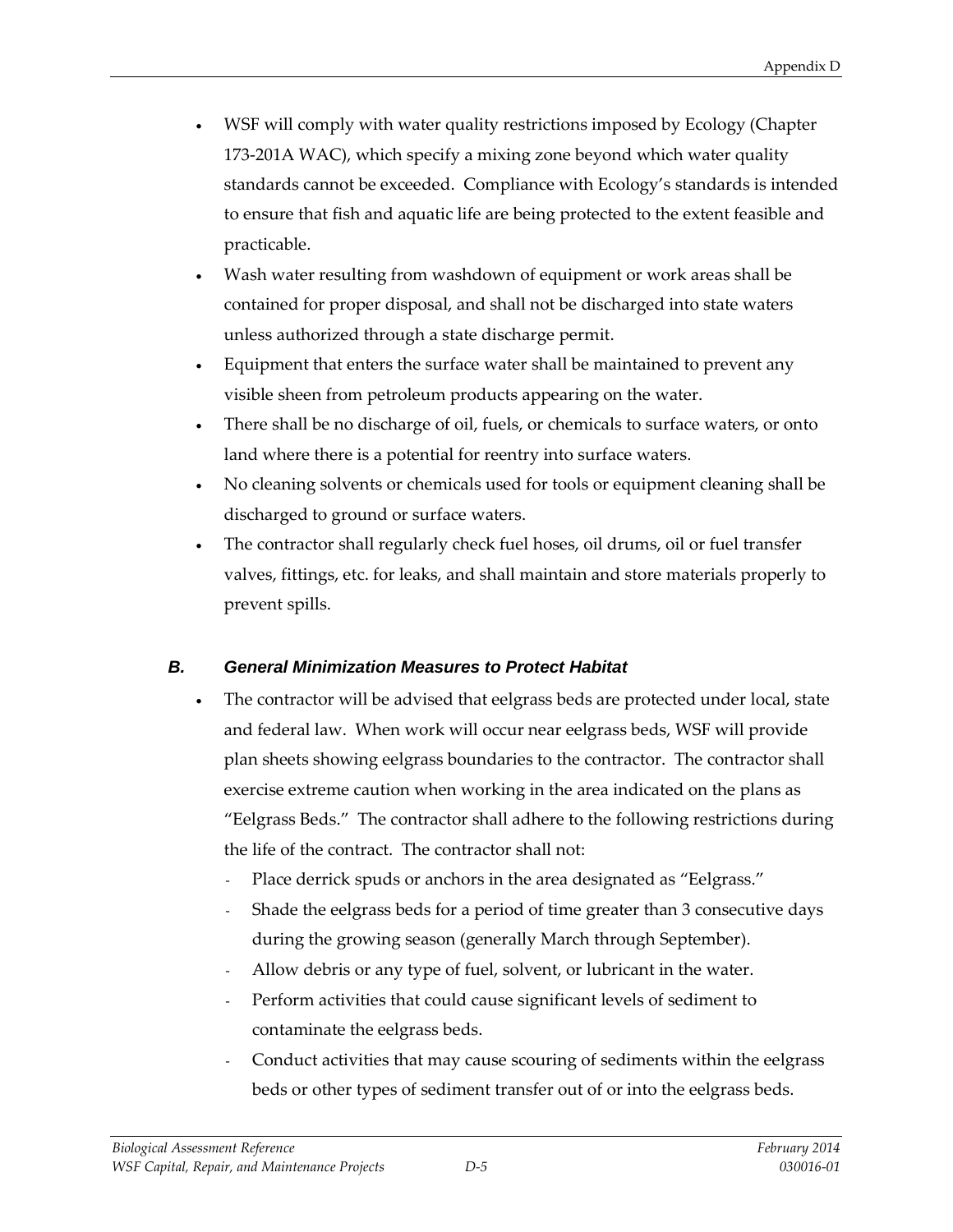- Any damage to eelgrass beds or substrates supporting eelgrass beds that results from a contractor's operations will be repaired at the contractor's expense.
- If beach access is required, use of equipment on the beach area shall be held to a minimum and confined to designated access corridors that minimize foot traffic on the upper beach.
- Projects and associated construction activities will be designed so potential effects to species and habitat are avoided and minimized.
- WSF will obtain Hydraulic Project Approval (HPA) from the Washington State Department of Fish and Wildlife (WDFW) for each project and the contractor will follow the conditions of the HPA. HPA requirements are listed in the contract specifications for the contractor to agree to prior to construction and the HPA is attached to the contract such that conditions of the HPA are made part of the contract.

## *C. Minimization Measures Employed During Pile and Structure Removal*

- A containment boom surrounding the work area will be used during pile removal to contain and collect any floating debris and sheen, provided that the boom does not interfere with operations. The contractor will also retrieve any debris generated during construction with a skiff and net, or other means of retrieval.
- The contractor will have oil-absorbent materials on site to be used in the event of a spill if any oil product is observed in the water.
- All creosote-treated material, pile stubs, and associated sediments will be disposed of by the contractor in a landfill that meets the liner and leachate standards of the Minimum Functional Standards, Chapter 173-304 WAC. The contractor will provide receipts of disposal to the WSF Project Engineer. Both waste facilities that accept creosote waste in Washington State dispose of the piling in a landfill where they are buried.
- Removed piles, stubs, and associated sediments (if any) shall be contained on a barge. The storage area shall consist of a row of hay or straw bales, or filter fabric, or other containment placed around the perimeter of the barge.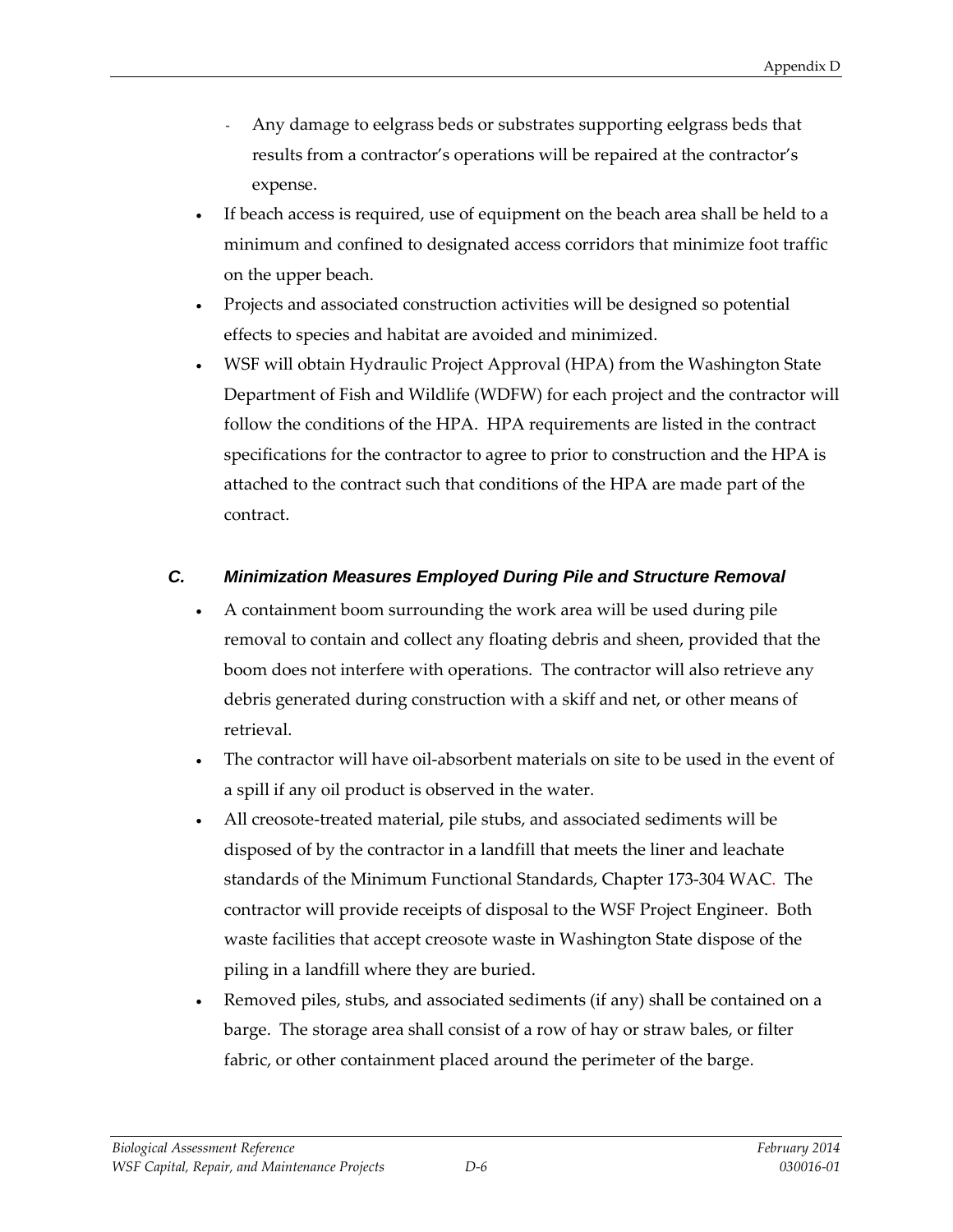- Excess or waste materials will not be disposed of or abandoned waterward of Ordinary High Water (OHW) or allowed to enter waters of the state, as per WAC 220-110-070. Waste materials will be disposed of in a landfill. Hazardous waste and treated wood waste will be disposed of by the contractor in a landfill that meets the liner and leachate standards of the Minimum Functional Standards, Chapter 173-304 WAC.
- Piling that break or are already broken below the waterline will be removed with a clamshell bucket. To minimize disturbance to bottom sediments and splintering of piling, the contractor will use the minimum size bucket required to pull out piling based on pile depth and substrate. The clamshell bucket will be emptied of piling and debris on a contained barge before it is lowered into the water. If the bucket contains only sediment, the bucket will remain closed, be lowered to the mudline, and opened to redeposit the sediment.
- Demolition and construction materials shall not be stored where high tides, wave action, or upland runoff can cause materials to enter surface waters.

# *D. Minimization Measures Employed During Pile Installation, Pile Repair, and Installation of Structures*

- Creosote-treated timber piling shall be replaced with non-creosote-treated piling.
- The contractor will be required to ensure that wet concrete does not come in contact with marine waters.
- The contractor will be required to retrieve any floating debris generated during construction. Debris will be disposed of upland.
- Excess or waste materials will not be disposed of or abandoned waterward of OHW or allowed to enter waters of the state.
- ACZA-treated wood will be treated using the April 17, 2002 revised Amendment to Best Management Practices for the Use of Treated Wood in Aquatic Environments; USA Version-Revised July 1996-Western Wood Preservers Institute.
- Demolition and construction materials shall not be stored where high tides, wave action, or upland runoff can cause materials to enter surface waters.
- Hand tools or a siphon dredge will be used to excavate around piles to be replaced.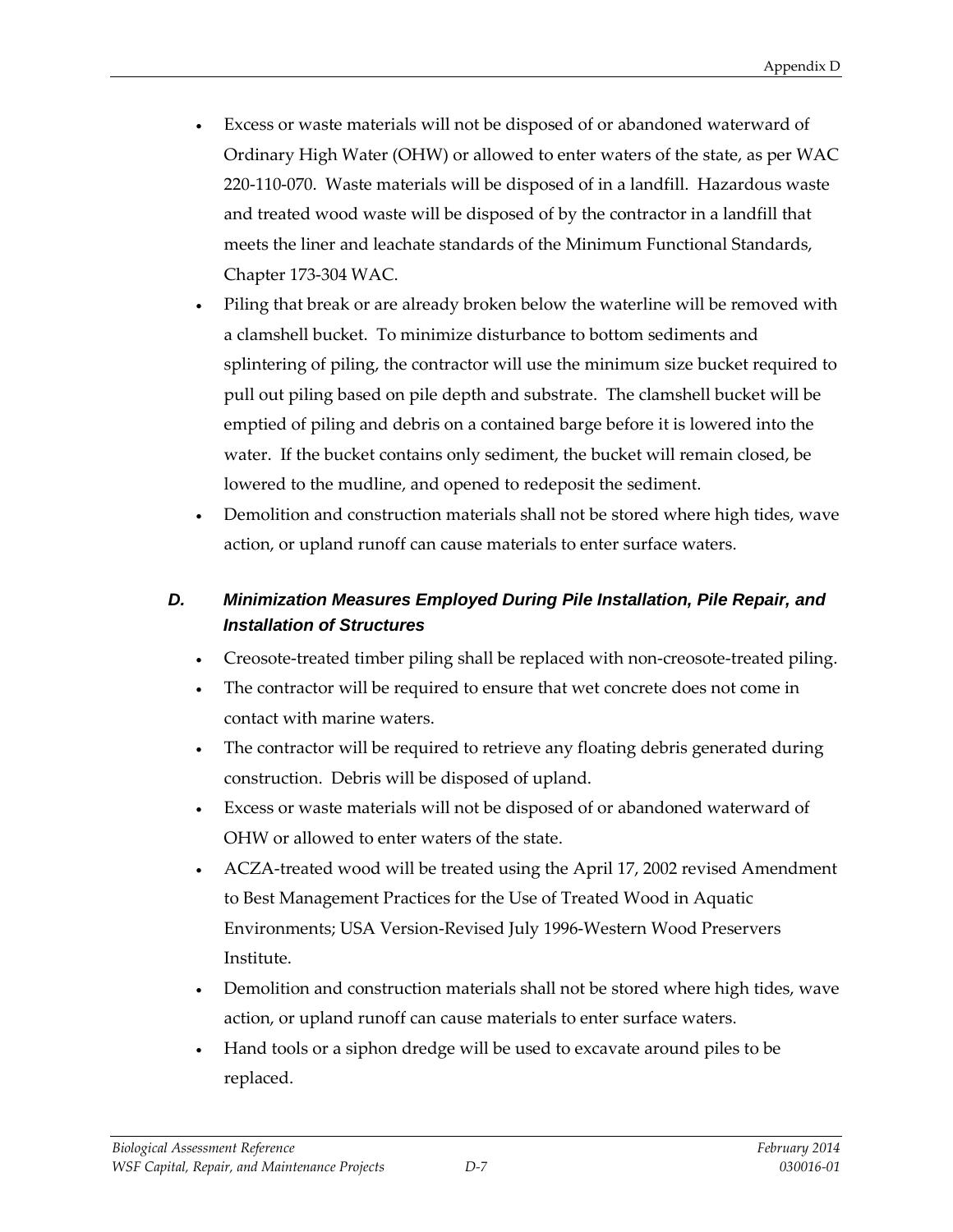# *E. Minimization Measures Employed for Temporary Structures*

- Temporary structures associated with facility closures during construction will be removed before the contractor demobilizes from the site or before the February 15 construction closure, whichever comes first.
- Temporary structures installed to maintain existing service to the facility will typically be replaced with the permanent structure within 2 years of installation.
- If temporary passenger-only service is required to maintain service during construction, WSF will develop operational criteria for vessels including maximum horsepower ratings, propeller diameters, and depth of propeller to centerline thresholds that the provider of the passenger-only service must meet to operate at temporary passenger only facilities to prevent scouring the seabed.
- If temporary floats are to be installed to provide passenger service in areas adjacent to eelgrass beds, floats will be designed to avoid shading of eelgrass beds, or will be installed in water depths to prevent scouring of eelgrass beds (based on propeller scour analysis prepared by the temporary vessel servicing the route).

### **Adverse Effects on Essential Fish Habitat for Groundfish**

Groundfish EFH could be affected by the types of work listed in Table D-2. Short-term effects to EFH for groundfish may result from resuspension of contaminated sediments during creosote-treated pile removal. However, the long-term benefits of creosote removal are considered much greater than the temporary adverse effects. A detailed discussion of contaminant resuspension is in the BAR, Section 3.1. Minimization Measures to protect groundfish EFH are included in Table D-2.

# **Adverse Effects on Essential Fish Habitat for Salmonids**

Potential effects to EFH for salmonids result from changes in overwater structure area, changes in underwater structural materials (such as replacement of a timber dolphin with one made of steel piling) that affect long-term water quality, and the establishment or removal of impediments to fish passage. Short-term effects to EFH can result from sediment deposition in projects generating high turbidity, such as dredging or pile removal. Minimization Measures employed to minimize adverse effects from the activities described in the BAR on salmon EFH are included in Table D-2.